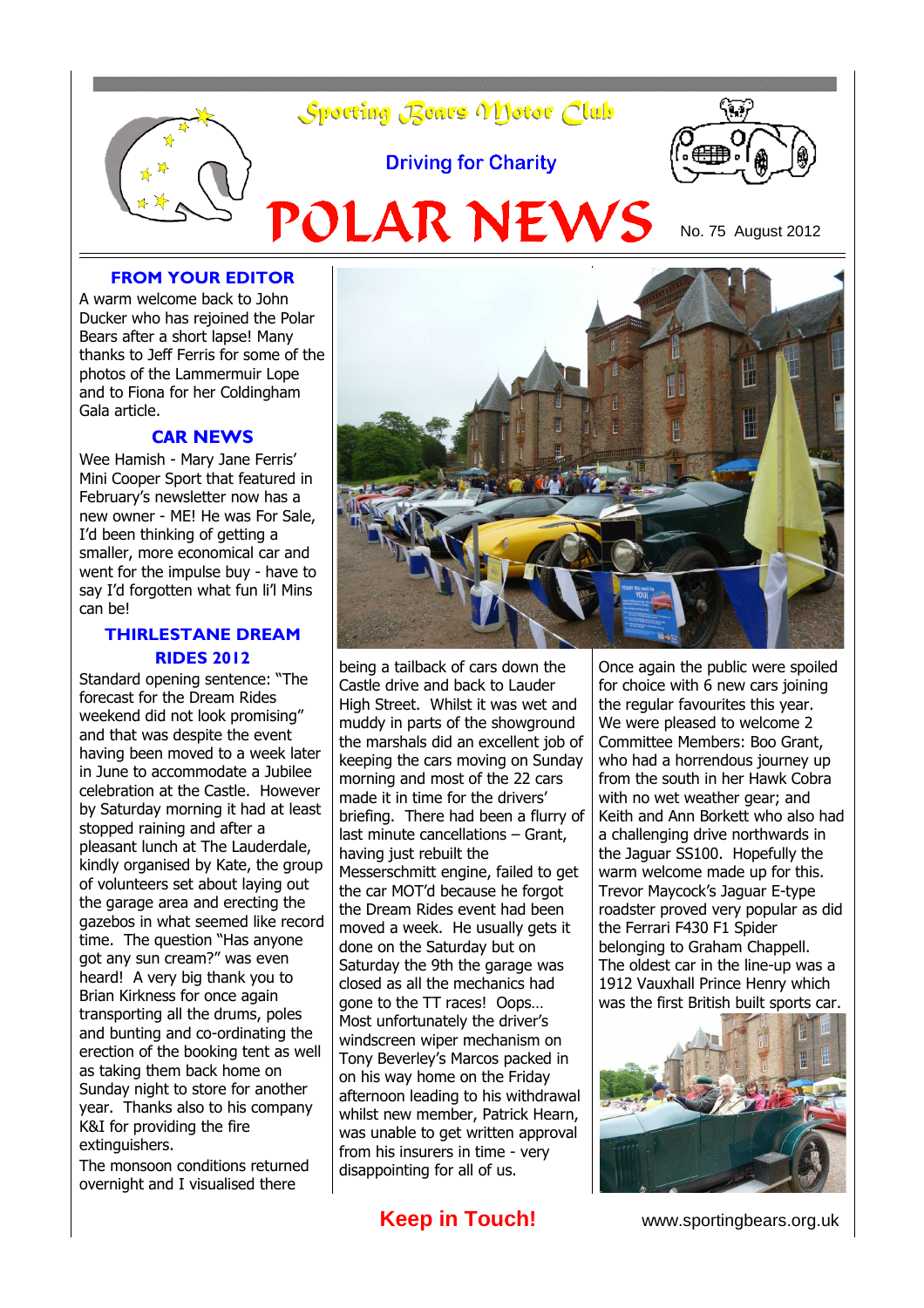I had my own exhilarating Dream Ride in this wonderful vehicle. Perched high above the road and with no windscreen it proved a very bracing and exciting experience. Braking was done using the hand brake and gear changes rather than the foot brake! Other British cars attending were 4 TVRs – a Chimaera 400, a Chimaera 450, a Cerbera and a 400SE; 2 Jaguars – an XK Convertible and a XKR; a Morgan Series 2 4/4. Our muscle cars this year included a Dodge Viper, a Shelby rep A K Cobra (great to see Bob and Ann Selby back in good health, having missed last year's event) and a Lancia Delta Integrale. For eccentric fun there was the Pembleton Grasshopper, a Messerschmitt and a Heinkel which, along with James McChlery's Lamborghini Diablo claimed top spot with 10 rides each. Completing the line-up were a Mercedes SLK 200, a Mini Cooper Sport and a Ferrari 355 GTS. I am pleased to say that all cars went out and we sent a record breaking 94 rides down the drive. Sunday wasn't without its incidents for a couple of the drivers. Phil Robert's had commented on Saturday that the Morgan had become a little reluctant to start so we weren't entirely surprised when the SOS message arrived early on Sunday morning saying he and Daniel were still in Earlston as the car had failed to start. Kate, who was our Driver Liaison person this year, immediately jumped in her car with Mike's starting pack but for various reasons this didn't provide the answer and so the rescue service was called out. We had resigned to their not making it again this year so were delighted when an hour later they appeared. A broken coil had been diagnosed and like a good boy scout Phil was well prepared with a spare in the boot. Play was cut short on Sunday afternoon for the TVR Cerbera. Andrew takes up the story: I am sorry that I had to "pull the plug" on taking people out - I was pretty sure (but not quite 100%) that it would be ok, but at one point when Phil and I were diagnosing, there

was a shower of sparks and we couldn't see where they were coming from (the heat shield going "live" when we jiggled the wires, as it happens, but you couldn't see that at the time, but you can see the burn marks on it now!). The main fuel feed and return run just past there, and Cerberas (and Chimaeras for that matter) have been known to burst into flames in that area because of perished fuel lines, and that almost inevitably results in a total loss. Although my pipes have been renewed and are heat-shielded and insulated (for that very reason), I didn't want to take the risk when there was a danger of sparks in that same area - people find it hard enough to locate the right button to open the door anyway, without the added pressure of flames licking round their vitals. I didn't think, either, that a pre-flight safety briefing along the lines of "in the event that the car catches fire, lift that bit of carpet and pull the emergency handle" would go down well." Prior to Andrew having to withdraw he had taken out a young lad who had commented with a large grin on his face "I've left my spine in that car! For an old guy, he sure can drive."



There was one particularly happy family in attendance. Lorraine Thomson from Galashiels had won one of the vouchers in a publicity competition run by BVAC in the local press. She, her husband Rob and their family Finlay and Emma were joined by friend Frankie Lee. It was certainly their lucky day as she also won the Raffle prize bear. She later e-mailed me to say "We had a great day and especially want to thank the Sporting Bears as we had lots of fun riding in the

cars (especially the Vauxhall Prince Henry!!) and Emma loves the bear - she's taken it everywhere to show everyone she knows." This certainly made up for her not being able to take a ride in a micro car because she was too young. I must sincerely thank EVERYONE who helped make this event so successful and a special thank you to Mike Webber for all his support prior to the Dream Rides weekend despite him still being in post-op recovery. Hexham Horseless Carriages kindly supplied me with tax disk holders whilst Global Maritime Scotland printed off a supply of the passenger indemnity forms. Dick and Pat also donated the lovely bear (Bruno) for the raffle. It was a pleasure to meet recently joined Polars Istar Macias-Brun, Nicola Hocking and Graeme Ross for the first time. I am pleased to pass on the following message received from Bronwyn Coggan, Chairperson from the Borders Children's Charity. "Wow £2,635 is a staggering amount!!! Gosh I'm totally floored by such an incredible amount raised! And it's all thanks to yourself and the amazing Polar Bear team you have, and of course the generosity of the lovely team of drivers. You and the Polar Bear team were also so kind and inclusive so that Clare, Linda and her daughter Katie and I, really thoroughly enjoyed the day and being involved in such a warm and friendly atmosphere. Clare and I also really appreciated the generosity of the drivers to treating us to a thrilling ride to remember – Brian so kindly took me and then Keith with the silver Jag took Clare. We look forward to hearing from you to arrange a formal presentation and meeting more

## **Visit us on the Web!** www.sportingbears.org.uk

Fiona Davies

wonderful Polars – what a terrific bunch!! Once again, please pass on our thanks to your amazing team, Ann, Brian and the wonderful ladies with the

tea/coffee and 'to die for' cake, as well as all of the others whom I'm so sorry I fail to recall all by name."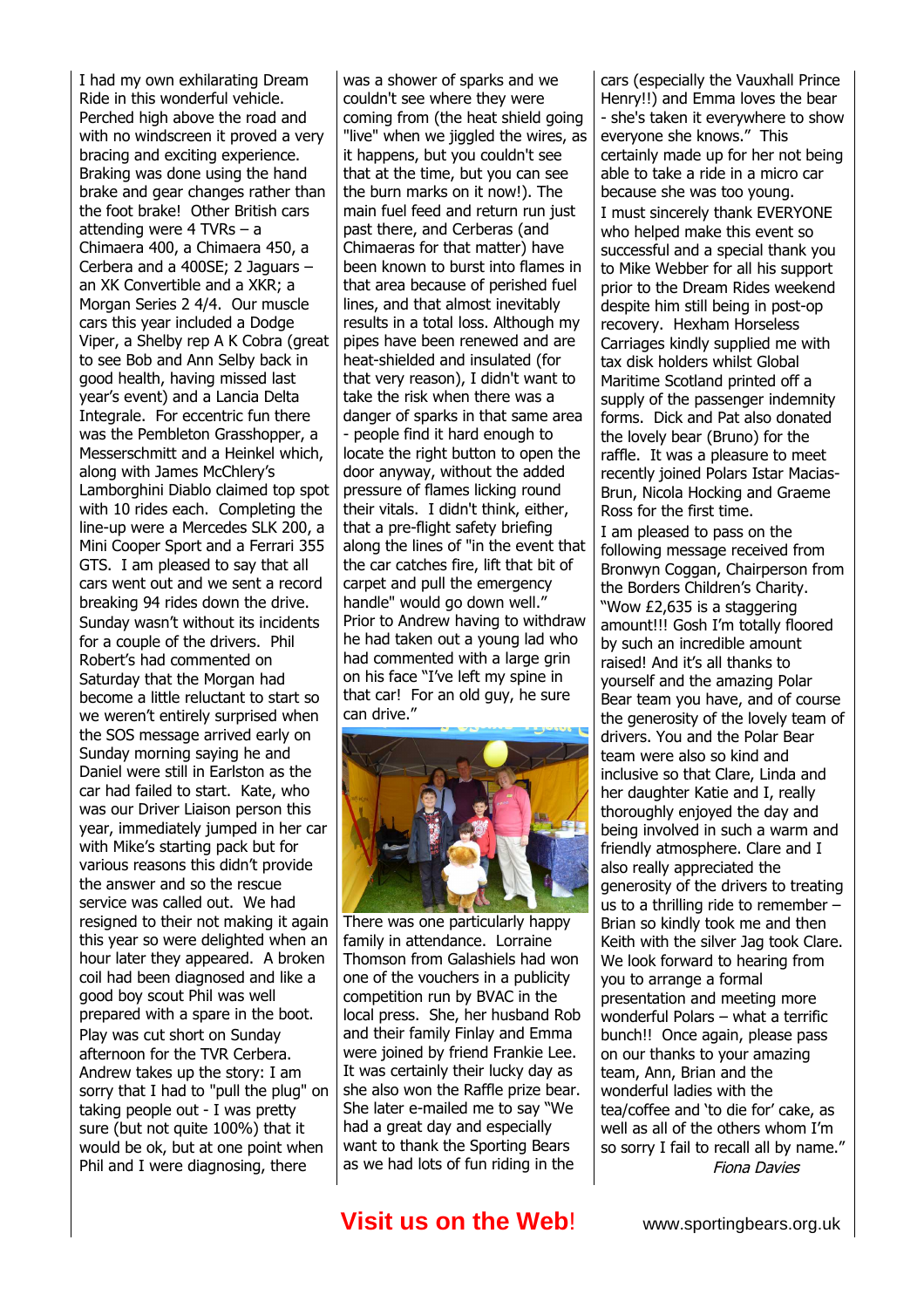#### **THE LAMMERMUIR LOPE**

Jeff and Mary Jane Ferris set up a superb weekend around the Coldingham Gala. The Polar Bears were having a stand at the Gala on Sunday but Jeff and Mary-Jane organised the most enjoyable Lammermuir Lope on the Saturday. The Saturday dawned wet at Roslin, but cleared as we went down the coast and met up with the other entrants at Coldingham in blustery sunshine. It was good to meet new local Polars Paul and Lynne Warner in their Porsche.



There were eight cars due to go on the Lope, but unfortunately Brian Short had an altercation with a caravan on the A1 - luckily no-one was hurt. So, that left seven entrants raring to go and we set off at 5 minute intervals to do a beautifully scenic 57 mile run including two fords - to the Riverside Restaurant at Abbey St Bathans.

After a tasty lunch and a quick look at the artwork on show, we set off



for the 20 miles back to Coldingham - through another, deeper ford - and then the rain started. Everyone adjourned to the Ferris' for coffee while Brian and myself took the wee Mini for a spin before writing out the cheque!



The three course dinner was at the New Inn, Coldingham and a) was delicious, b) had very generous portions and c) was enjoyed by all. After dinner, there was a fiendish Ferris foto quiz - we had been warned to keep an eye open for things of note on the route. Well, I was driving and my navigator was asleep - so we didn't do well. Although we recognised about half of the photos, we couldn't put them in order - it is a lot harder than you'd think! However, it was entertaining and was won by Mike and Fiona. We then had the raffle - I think just about everyone got a prize and raised £75 for SACHD along with £35 from the entry fees. A most enjoyable day and many thanks to Jeff and Mary Jane for organising it so well.



**THE COLDINGHAM GALA** The sun was shining as we left our B&B overlooking Coldingham Bay on Sunday morning and headed to the show ground. Our usual entrance was blocked by a car parked by a resident who had gone off on holiday so we had to



**See You Soon!** www.sportingbears.org.uk

negotiate a kerb with a dip in the ground on the other side of it which resulted in my scraping the MR2's bottom and Kate catching the front skirt of the Audi. By the time Ron arrived with the TVR the attendants had found some pieces of wood to make an improvised ramp and with Mike's guidance he managed to clear it. Despite the recent rain the ground had drained well in most parts and we got the gazebo safely erected and the bears displayed. On going back to the estate to get the Cool Wall I realised that my blue car was now sporting a great number of white spots while George's Mercedes parked next to it had large splats to seagull poo down one side. Thanks to Dick producing his spray bottle of water from the boot of the Jag and Jeff returning home to fill a watering can we managed to clean the cars before the show opened to the public. I was just glad that the hood had been up at the time of the bombardment!

Sheila and Pat did sterling work in selling the bears whilst Kate and I concentrated on engaging the public with the Cool Wall. Ron was Sheila's first customer of the day having declared "I need a bigger one to be the same as David Bruce and Andrew Carrie!" (fellow TVR owners). Sheila of course ensured that the bear's fur was a perfect match for the Chimaera upholstery as well as its size being a perfect fit



between the seats. Brian, Dick, Ron and George talked cars with the interested public. Apart from one short sharp shower, which awoke the dozing Brian in the V8 Roadster, we had a dry and, at times, hot day. Ice-creams were even consumed. First, second and third prize rosettes were awarded